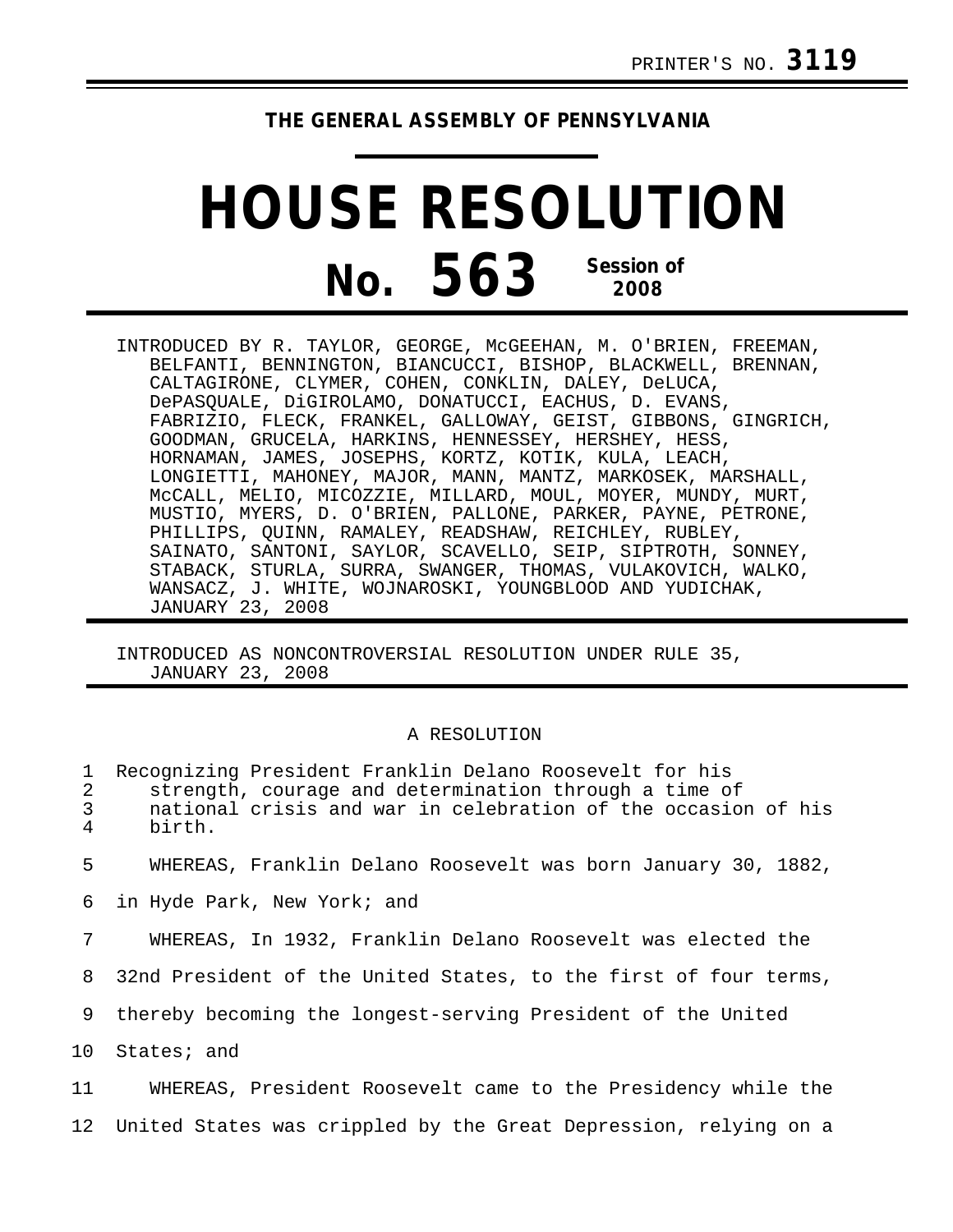1 campaign where he mobilized the expanded ranks of the poor as 2 well as organized labor, ethnic minorities and urbanites; and 3 WHEREAS, In March 1933, President Roosevelt was inaugurated 4 when nearly 13 million individuals in the United States were 5 unemployed; and

6 WHEREAS, President Roosevelt assisted the nation in achieving 7 recovery by implementing "The New Deal," which included the 8 Civilian Conservation Corps and the Works Progress

9 Administration, each of which hired hundreds of thousands of 10 unemployed Americans; and

11 WHEREAS, On August 14, 1935, President Roosevelt signed into 12 law the Social Security Act, which provided a safety net 13 designed to help disabled, retired or unemployed Americans 14 during financial hardships; and

15 WHEREAS, Many of the programs instituted by President 16 Roosevelt continue to operate today as a means to protect the 17 citizens of this great nation; and

18 WHEREAS, President Roosevelt epitomized the ideals of courage 19 and valor of a great leader as the United States stood at the 20 brink of global war; and

21 WHEREAS, President Roosevelt successfully led the United 22 States through the conflict and strife of World War II; and 23 WHEREAS, President Roosevelt devoted much of his time and 24 thought to the fundamental values of peace and the resolution of 25 conflict through nonviolent means, which he demonstrated through 26 his devotion to the founding of the United Nations; and 27 WHEREAS, Now the United States once again stands upon the 28 crest of trying times of war and crisis, wherein we hope the 29 current and future leaders will emulate the same harmonizing 30 characteristics of strength, honor and grace; and 20080H0563R3119 - 2 -